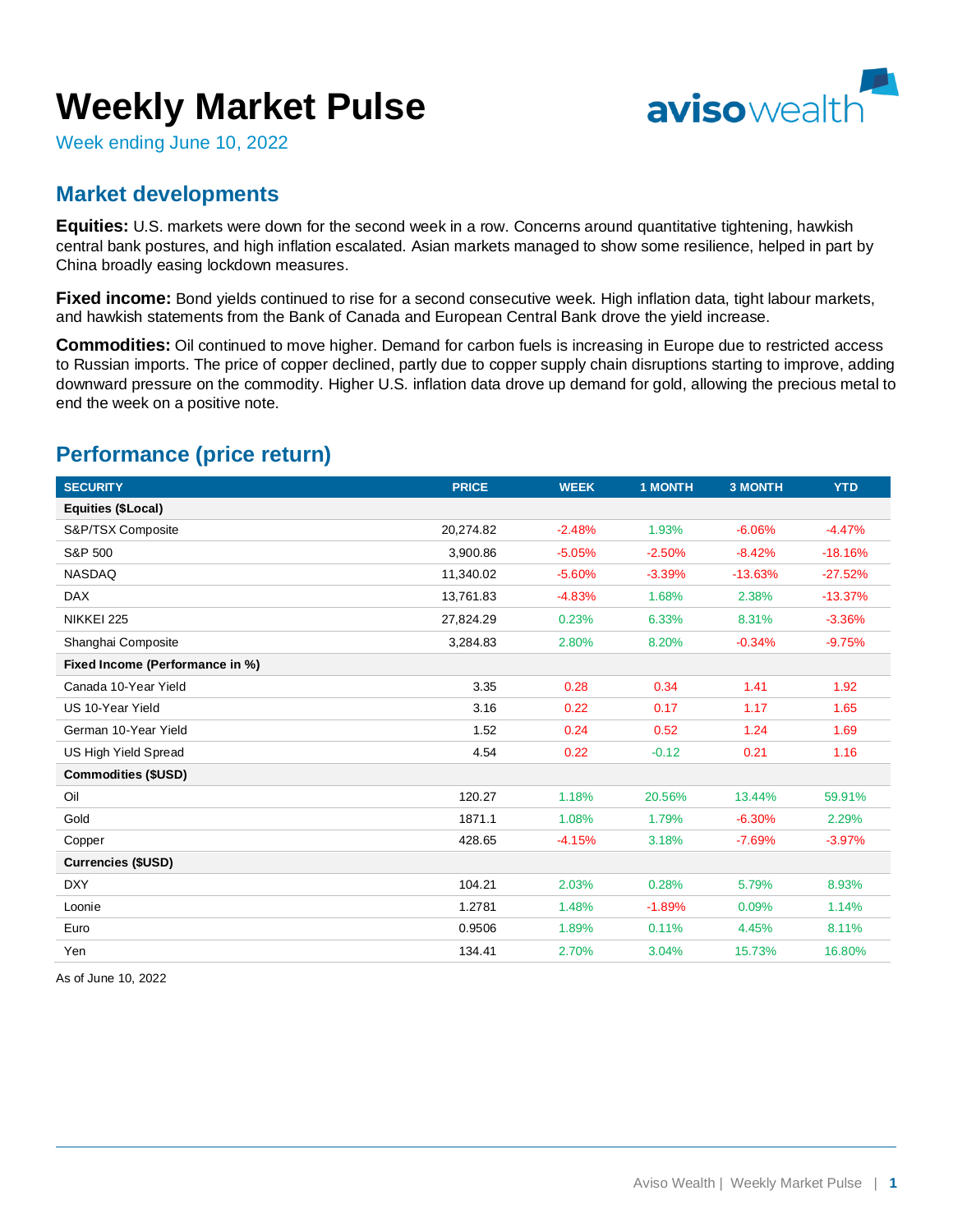## **Macro developments**

#### **Canada – Unemployment rate continues to decrease**

StatCan released Canada's employment data for May. The unemployment rate fell from 5.2% to 5.1%, a record low over nearly 50 years. The Canadian job market is seeing a higher average hourly wage, increasing by 3.9% to \$31.12 year over year. Full-time work was a significant driver of employment growth in May, with a shift from part-time to full-time work. The number of people employed full time increased by 0.9%—an increase of 135K jobs. The number of part-time workers decreased by 2.6%, a decrease of 96K jobs. The participation rate stayed flat at 65.3%.

#### **U.S. – Inflation comes in higher than expected; University of Michigan sentiment deteriorates**

The Bureau of Labor Statistics released U.S. inflationary figures for May. The year-over-year consumer price index continued to increase, coming in at 8.6%, up from 8.3% the previous month. This is a 40-year high for U.S. inflation. The prices of gas (4.5%) and oil (4.1%) increased. The price of food also contributed to inflation, increasing by 1.2%, compared to a 0.9% increase in April. Core CPI decreased from 6.5% to 6.0% year over year. Month-over-month CPI increased to 1.0% from 0.7% the prior month.

The University of Michigan released its preliminary indicators for June. Similar to another survey released by The Conference Board the previous week, the preliminary June indicators found that consumer sentiment and expectations are deteriorating. The sentiment reading came in at 50.2, down from 58.4. The expectations reading was 46.8, down from 55.2. Expectations are likely low due to worrying inflation data.

#### **International – German industrial production increases; ECB comments on monetary policy path; China's trade surplus increases; Chinese inflation holds**

Destatis released Germany's industrial production data for the month of April. Month-over-month industrial production fell short of consensus expectations for an increase of 1.0%. The actual outcome was an increase of 0.7%, up from the decline of 3.7% the month prior. Capital goods (0.9%) and intermediate goods (0.4%) were up in April. Consumer goods declined by 1.3%, which was due to non-durable goods production falling by 2.3%. This was offset by an increase of 4.0% in durable goods production. Year-over-year industrial production managed to beat estimates, though it declined 2.2%. This is an improvement from the decrease of 3.1% the month prior.

The ECB Governing Council met to announce the central bank's monetary policy decision. Interest rates did not change, but the ECB has declared that it will undertake a more hawkish stance to meet the challenge of rising inflation. The inflation target the ECB set is 2.0% but the central bank forecasted that year-over-year inflation will be 6.8% at year end. The Council has stated that rates will rise by 25 basis points in July and that consumers should expect another rate hike in September.

China's trade surplus increased in May to a surplus of US\$78.8 billion, up from US\$51.1 billion the month prior. This increase in surplus stems from growth in exports, which increased by 16.9% year over year, compared to growth of 3.9% in April. Economists were not expecting this significant an increase in exports, with year over year exports forecasted to increase 8.0%—less than half of the actual growth. The growth was likely due to China's zero-COVID strategy being slightly eased during May. It is unlikely that such high growth will be sustained for more than a couple of months. Since lockdowns ended on June 1, we can expect China's exports to continue growing.

Chinese inflation remained stable in May. Year-over-year CPI came in at 2.1%, with no change from the previous month. Oil and gas continues to be a primary driver of inflation, despite China's recent ability to get carbon fuels at a discount. Food inflation increased further—up 2.3% month over month, in contrast to 1.9% the month before.

## **Quick look ahead**

#### **Canada – Manufacturing sales (June 14); Housing starts (June 15); Wholesale sales (June 16)**

StatCan will release manufacturing and wholesale sales data for the month of April. Manufacturing sales growth was 2.5% and wholesale sales growth was 0.3% in March.

CMHC will release housing starts data for the month of May. Housing starts remained relatively firm in April, coming in at 248K.